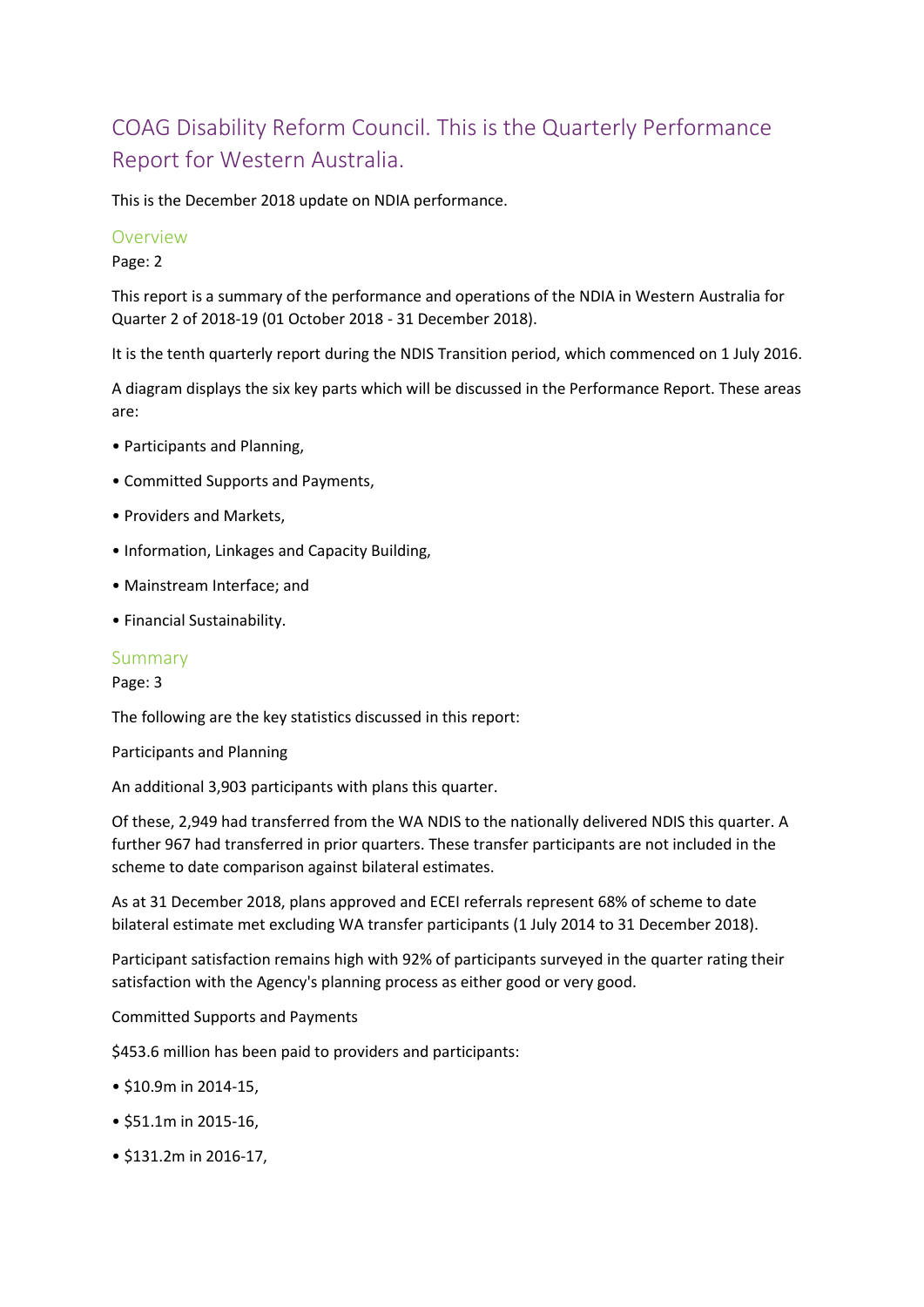- \$160.8m in 2017-18,
- \$99.7m in 2018-19 to date.

Overall,

- 58% of committed supports were utilised in 2014-15,
- 73% in 2015-16,
- 79% in 2016-17,
- 75% in 2017-18.

The 2018-19 experience is still emerging.

Providers and Markets

There were 1,064 registered providers at 31 December 2018, representing a 1% increase for the quarter.

37% of registered providers were active at 31 December 2018.

20% of registered providers are individuals/sole traders.

25% of registered providers are receiving 75-95% of payments made by the NDIA.

Mainstream Interface

90% of active participants with a plan approved in 2018-19 Q2 access mainstream services.

# PART 1: Participants and Planning

Page: 4

As the transition phase to full scheme continues, the NDIS in Western Australia continues to grow with 3,903 additional participants with approved plans this quarter.

In total, over 9,500 participants are now being supported by the NDIS in Western Australia, with 34% receiving support for the first time.

#### Summary

Page: 5

The NDIS is transitioning to full-scheme according to phasing schedules bilaterally agreed by State/Territory and Commonwealth governments.

The following are the key statistics on Participants and Planning:

9,607 participants are now being supported by the NDIS in Western Australia, including children in the ECEI program.

3,903 initial plans approved in 2018-19 Q2, excluding children in the ECEI program (representing 69% growth since last quarter).

80 children are being supported in the ECEI program, with 78 additional referrals to the ECEI gateway confirmed in 2018-19 Q2.

3,227 people are now receiving support for the first time.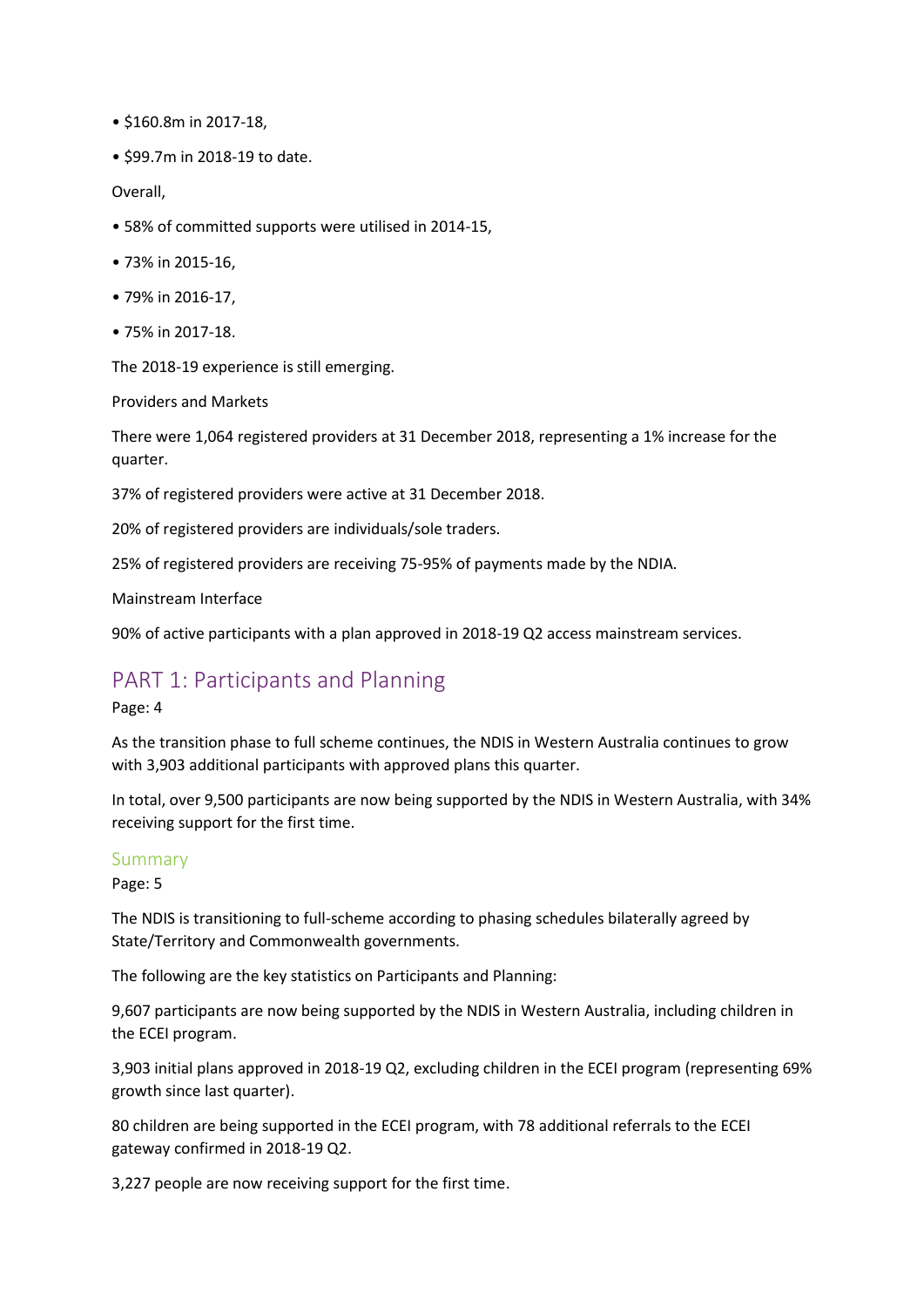68% of scheme to date bilateral estimate met excluding WA transfer participants (1 July 2014 to 31 December 2018).

## Quarterly Intake

Page: 6

There are three charts. The first chart displays the number of participants with access met (Eligible) by Participant Entry point. The second chart displays the number of participants with approved plans by Participant Entry Point. The third chart displays the number of participants with approved plans by Participant Pathway Type.

#### 2018-19 Q2

Of the 2,591 participants deemed 'eligible' this quarter 55% entered from an existing State/Territory program.

Participants transferring from the WA NDIS are classified as existing State clients, Commonwealth clients or New depending on how they originally entered the WA scheme.

Of the 3,903 plan approvals this quarter, 74% had transitioned from an existing State/Territory program, 94% entered with a permanent disability and 0 were previously confirmed as ECEI at 2018- 19 Q1.

The diagram displays the following key statistics on quarterly intake:

3,071 access decisions

2,591 access met

3903 plan approvals

78 ECEI

#### Quarterly Intake Detail

Page: 7

A chart displays the change in plan approvals between the current and previous quarter.

Plan approvals as at 31 December 2018

Plan approval numbers have increased from 5,624 at the end of 2018-19 Q1 to 9,527 by the end of 2018-19 Q2, an increase of 3,903 approvals.

At the end of the quarter, 80 are children being supported in the ECEI gateway. Of these, 2 were previously confirmed as ECEI at 30 September 2018 and an additional 78 children entered the gateway this quarter.

Overall, 133 participants with approved plans have exited the Scheme, resulting in 9,474 active participants (including ECEI) as at 31 December 2018.

There were 1,164 plan reviews this quarter. This figure relates to all participants who have entered the scheme.

# Cumulative Position

Page: 8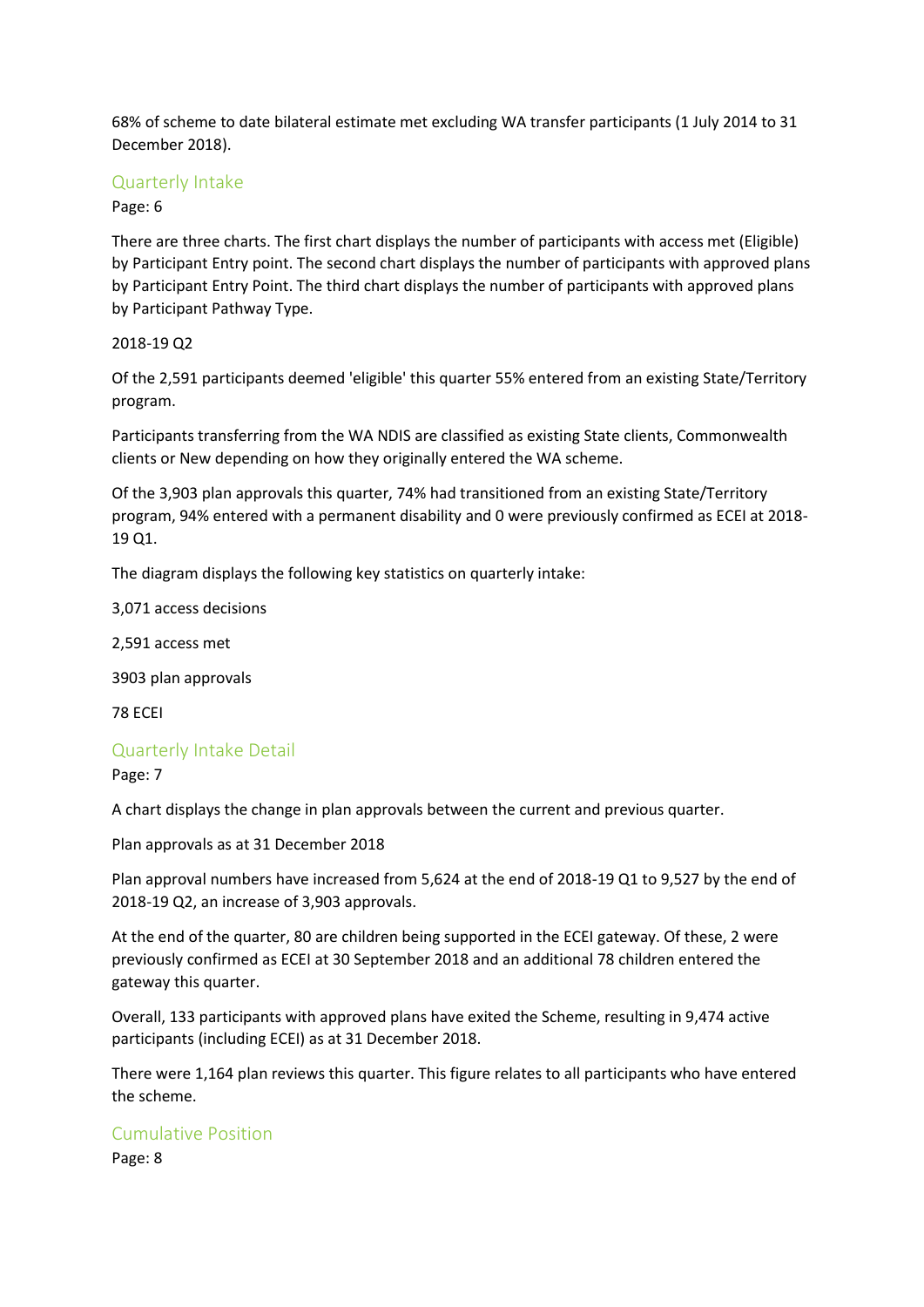There are two charts. The first chart displays the comparison between the cumulative plan approvals and the bilateral estimate per quarter. The second chart displays the number of plan approvals by participant referral pathway.

Plan approvals as at 31 Dec 2018

At the end of 2018-19 Q2, the cumulative total number of participants receiving support was 9,607 (including 80 children supported through the ECEI gateway). Of these, 6,004 transitioned from an existing State/Territory program, 296 transitioned from an existing Commonwealth program and 3,227 participants are now receiving support for the first time.

Overall, since 1 July 2013, there have been 18,354 people with access decisions.

Cumulative position reporting is inclusive of trial participants for the reported period and represents participants who have or have had an approved plan.

The following are the key statistics on the cumulative position:

68% of scheme to date bilateral estimate met excluding WA transfer participants (1 July 2014 to 31 December 2018)

9,527 plan approvals to date; 9,607 including ECEI confirmed

# Participant Profiles by Age Group

Page: 9

There are two charts. The first chart displays the number of participants with an approved plan by age group for the current quarter. The second chart displays the percentage of participants with an approved plan by the participant's age group. This chart compares the current quarter against all prior quarters.

Around 25% of participants entering in 2018-19 Q2 are aged 7 to 14 years. This compares with 27% in prior quarters.

Note: The age eligibility requirements for the NDIS are based on the age as at the access request date. Participants with their initial plan approved aged 65+ have turned 65 since their access request was received.

# Participant Profiles by Disability Group

#### Page: 10

There are two charts. The first chart displays the number of participants with an approved plan by disability group for the current quarter. The second chart displays the percentage of participants with an approved plan by the participant's disability group. This chart compares the current quarter against all prior quarters.

Of the participants entering this quarter, 34% have a primary disability group of Autism and 28% have a primary disability group of Intellectual Disability.

Note 1: Of the 1,098 active participants identified as having an intellectual disability, 127 (12%), have Down syndrome.

Note 2: Since 2017-18 Q1 Developmental Delay and Global Developmental Delay have been reported separately to the Intellectual Disability group.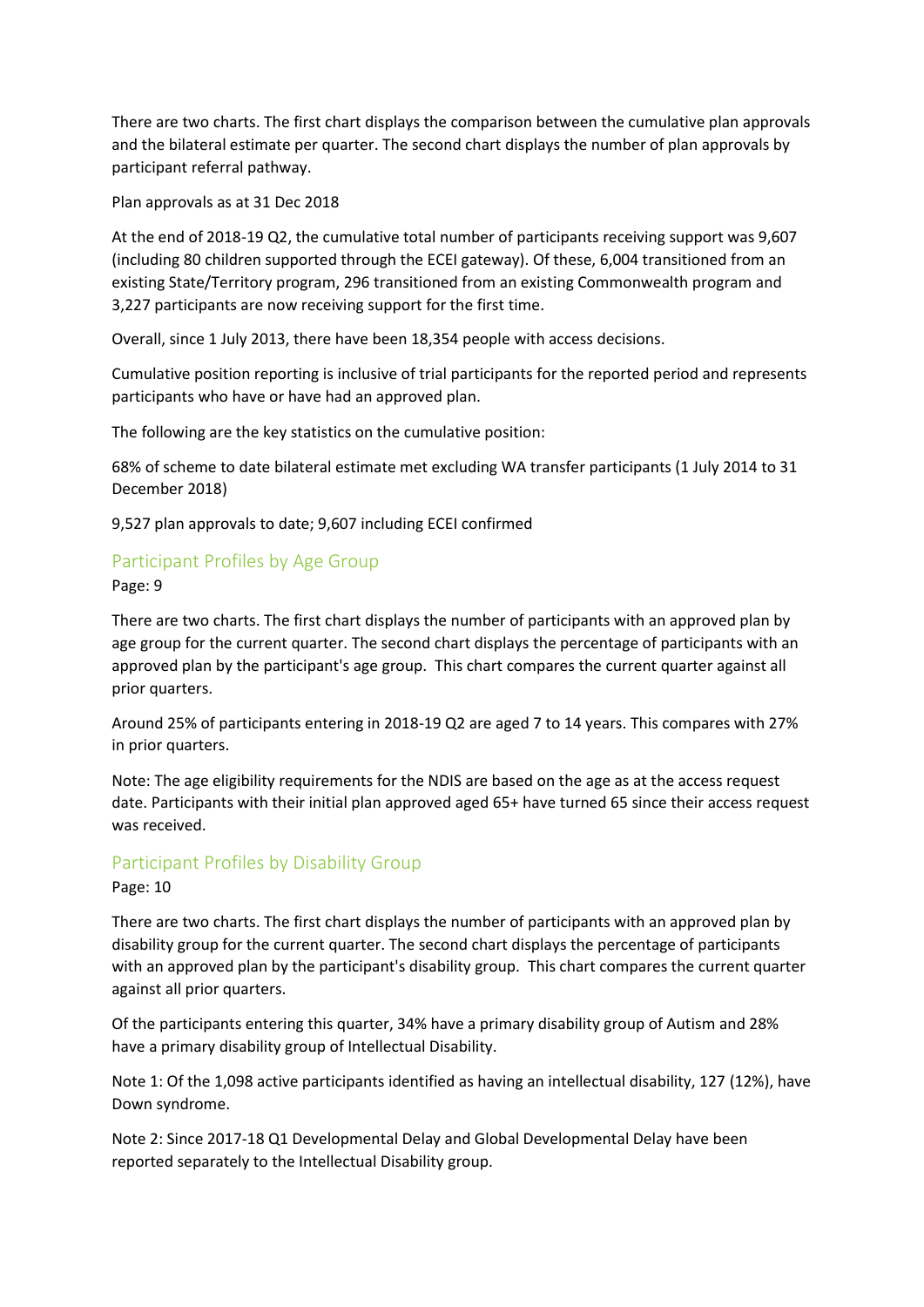# Participant Profiles by Level of Function

#### Page: 11

A chart displays the percentage of participants with an approved plan by the participant's level of function. This chart compares the current quarter against all prior quarters.

For participants with a plan approval in the current quarter:

- 28% of active participants had a relatively high level of function
- 43% of active participants had a relatively moderate level of function
- 30% had a relatively low level of function

These relativities are within the NDIS participant population, and not comparable to the general population.

# Participant Profiles by Gender

Page: 12

The figure on the right displays the amount and percentage of participants with an approved plan per the participant's gender group. This figure compares the current quarter against all prior quarters.

The majority of participants are males.

## Participant Profiles

Page: 13

There are three charts. The first chart displays the percentage of participants with an approved plan by the participant's Aboriginal & Torres-Strait Islander status. The second chart displays the percentage of participants with an approved plan by the participant's Young people in residential aged care status. The third chart displays the percentage of participants with an approved plan by the participant's Culturally and Linguistically Diverse status. All three charts compare the current quarter against all prior quarters.

Of the participants with a plan approved in 2018-19 Q2:

• 4.8% were Aboriginal or Torres Strait Islander, compared with 4.4% in previous quarters combined.

• 0.1% were young people in residential aged care, compared with 0.5% in previous quarters combined.

• 4.4% were culturally and linguistically diverse, compared with 6.8% in previous quarters combined.

The following are the key statistics for the current quarter on Aboriginal & Torres-Strait Islander status.

188 Aboriginal and Torres Strait Islander

3,645 Not Aboriginal and Torres Strait Islander

69 Not Stated

The following are the key statistics for the current quarter on Young people in residential aged care status.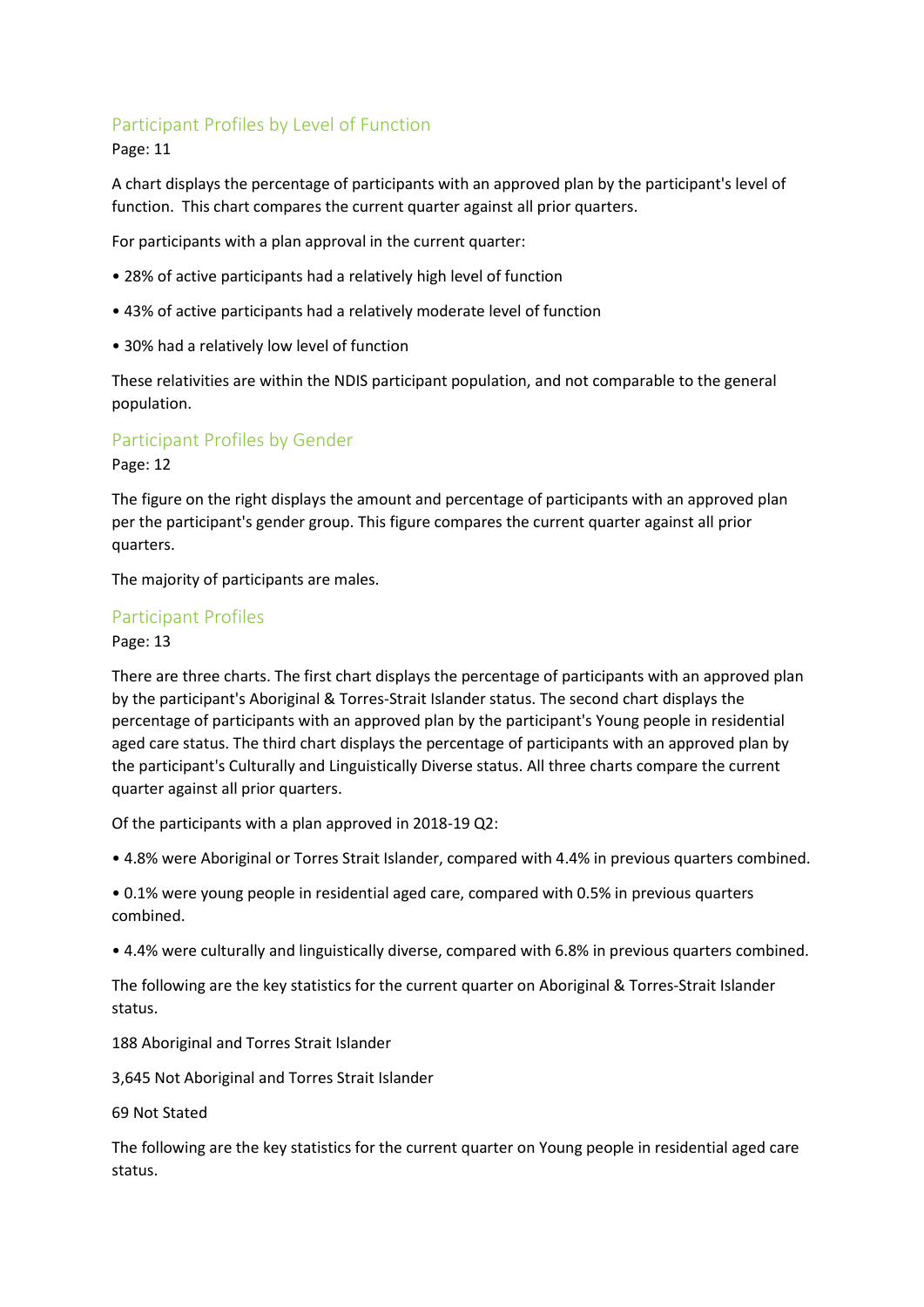2 Young people in residential aged care

3,900 Young people not in residential aged care

The following are the key statistics for the current quarter on Culturally and Linguistically Diverse status.

170 Culturally and linguistically diverse

1,340 Not culturally and linguistically diverse

#### 2,392 Not stated

Note: The higher than expected number of participants with a culturally and linguistically diverse status of 'Not stated' in 2018-19 Q2 was due to data integrity issues. This is currently being investigated.

#### Plan Management Support Coordination

Page: 14

Two charts display the proportion of support coordination and plan management for participants. These charts compare the current quarter against all prior quarters.

The proportion of participants electing to fully or partly self-manage their plan was higher in 2018-19 Q2 at 31%, compared with 28% in previous quarters combined.

36% of participants who have had a plan approved in 2018-19 Q2 have support coordination in their plan, compared to 56% in previous quarters combined.

#### Plan Activation

Page: 15

Two charts display the proportion of the duration to activate plans. These charts compare plans approved in 2017-18 Q4, against plans approved in prior quarters.

Plan activation refers to the amount of time between plan approval and the commencement of the participant receiving support.

The percentage of plans activated within 90 days of approval were:

- 80% of plans approved in prior quarters
- 80% of plans approved in 2017-18 Q4.

Plan activation can only be approximated using data on payments. As there is a lag between when support is provided and payments made, these statistics are likely to be conservative. That is, it is likely that plan activation is faster than presented. Further, in-kind supports have been excluded from the calculation, which further contributes to the conservative figures.

Note: Plans approved after the end of 2017-18 Q4 have been excluded from the charts. They are relatively new and it is too early to examine their durations to activation.

#### Participant Outcomes

Page: 16

A chart displays selected key baseline indicators for participants.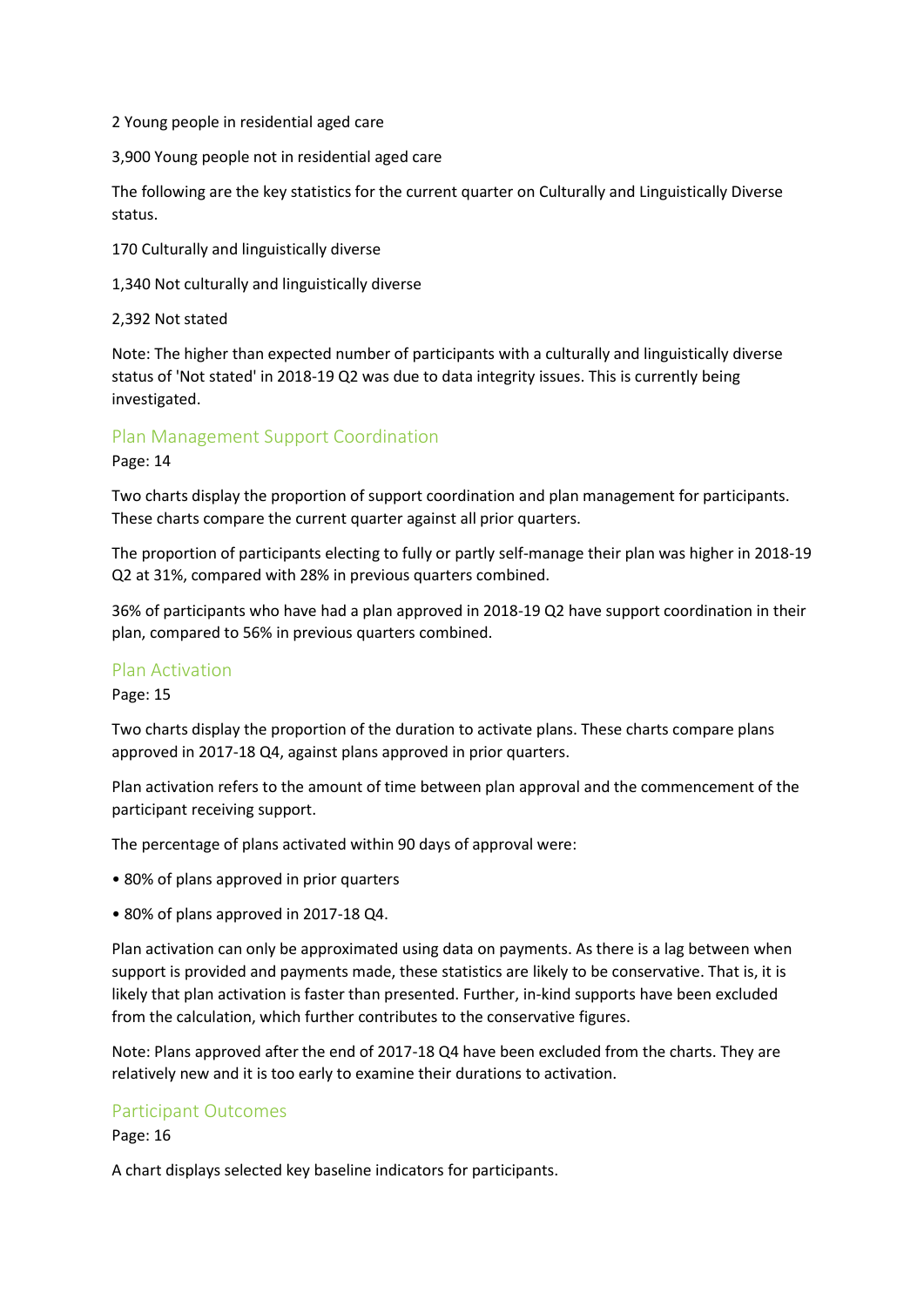Information was collected from 99% of participants who have received their initial plan since 1 July 2016 (baseline outcome measures).

• 68% of participants from school age to 14 are able to make friends outside of family/carers, compared to 56% of participants aged 0 to before school

• 44% of participants aged 0 to before school are engaged in age appropriate community, cultural or religious activities, compared to 37% - 43% for other age groups

• 71% of participants from school age to 14 attend school in a mainstream class, compared to 41% of participants aged 15 to 24

• 25% of participants aged 25 and over have a paid job, compared to 21% of participants aged 15 to 24

• 69% of participants aged 25 and over choose what they do every day, compared to 49% of participants aged 15 to 24

#### Family/Carers Outcomes

Page: 17

A chart displays selected key baseline indicators for family and carers of participants.

The percentage of participants' family/carers:

• working in a paid job was highest for participants aged 15 to 24 (52%)

• able to advocate for their child/family member was highest for participants aged 0 to 14 (81%)

• who have friends and family they can see as often as they like was highest for participants aged 15 to 24 (60%)

• who feel in control selecting services was highest for participants aged 25 and over (61%)

• who support/plan for their family member through life stage transitions was highest for participants aged 0 to 14 (88%)

#### Has the NDIS helped? Participants

Page: 18

Charts display the responses from participants to the question: 'Has the NDIS helped?' split into age categories and life domains.

Perceptions of whether the NDIS has helped.

Participants who entered the Scheme between 1 July 2016 and 31 December 2016 and had a plan review approximately one year later and also two years later were asked questions about whether the NDIS had helped them.

Participants' perceptions of whether the NDIS has helped improved across most but not all categories and age groups with sufficient data.

Note: There was insufficient data to report for participants aged 0 to School for this quarter.

Has the NDIS helped? Family/Carers Page: 19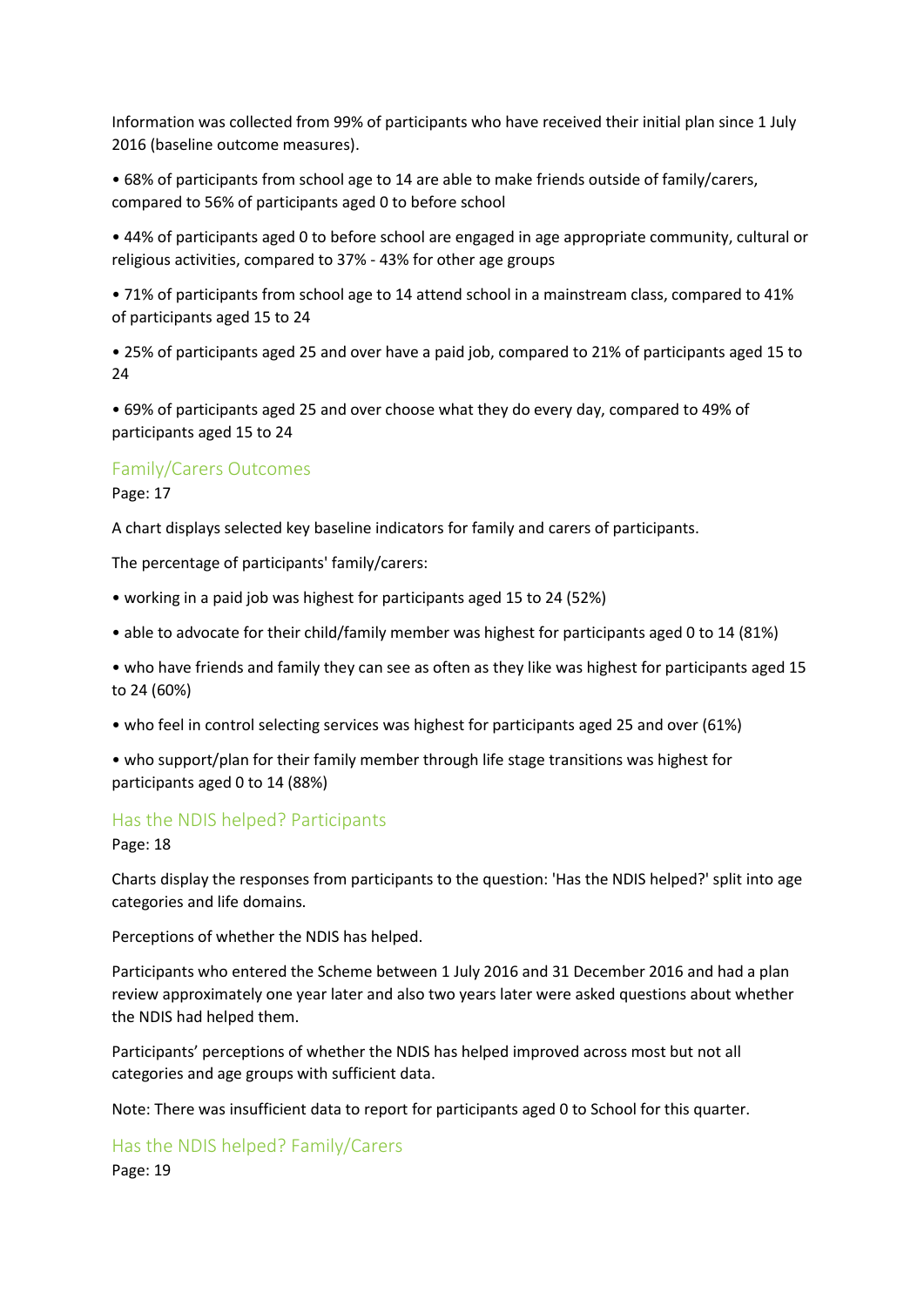A chart displays, from year 1 to year 2, the percentage of family and carers who thought the NDIS has helped in various domains.

Perceptions of whether the NDIS has helped.

Families and carers of participants who entered the Scheme between 1 July 2016 and 31 December 2016 and had a plan review approximately one year later and also two years later were asked questions about whether the NDIS had helped them.

For participants aged 0 to 14 years, family and carers' perceptions of whether the NDIS has helped were stable or improved from year 1 to year 2.

Note: There was insufficient data to report for participants aged 15 and over for this quarter.

#### Participants in Work

Page: 20

A chart displays, from baseline to year 2, the percentage of participants in paid work by age group.

Participants who entered the Scheme between 1 July 2016 and 31 December 2016 and are of working age are monitored to see whether the NDIS has helped them find paid work.

Overall, the percentage of participants in paid work increased from 23% to 26%.

Note: There was insufficient data to report for participants aged 15 to 24 for this quarter.

#### Participants involved in communal and social activities

Page: 21

A chart displays, from baseline to year 2, the percentage of participants engaged in social activities in their community.

Participants who entered the Scheme between 1 July 2016 and 31 December 2016 are monitored to see whether the NDIS has helped them participate in social activities in their community.

Overall, the percentage of participants engaged in social activities in their community increased from 30% to 37%.

Note: There was insufficient data to report for participants aged 15 to 24 for this quarter.

#### Participant Satisfaction - Existing Survey Method

Page: 22

A chart displays, by quarter, the proportion of participants describing satisfaction with the Agency's planning process as 'good' or 'very good'.

92% of participants rated their satisfaction with the Agency's planning process as either good or very good in the current quarter.

A new participant satisfaction survey has been developed. Going forward it will better record the experience of NDIS participants, and their families and carers, at different stages of the participant pathway.

Participant satisfaction dropped in earlier quarters of transition, but has improved significantly in recent quarters.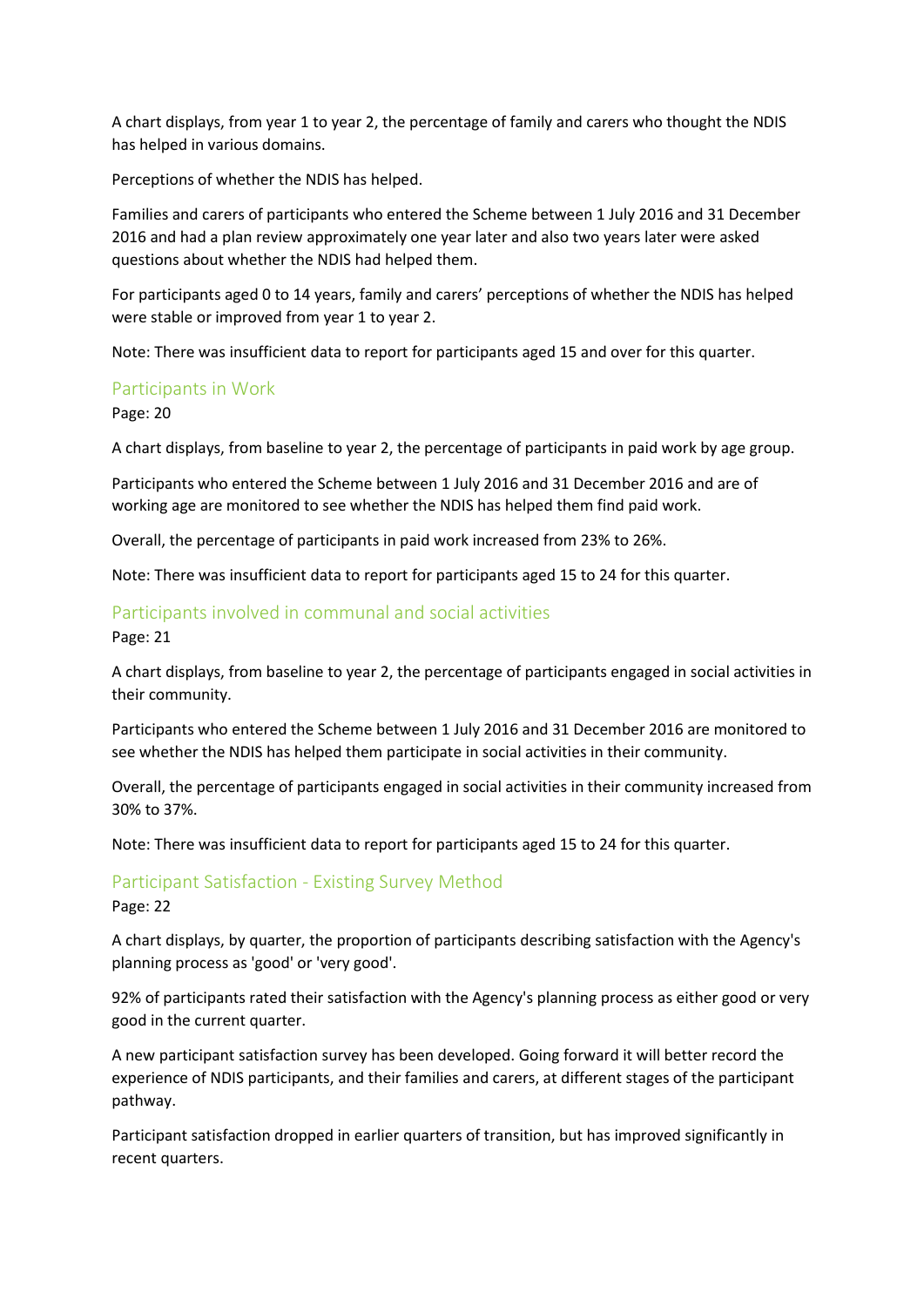Note: Participant satisfaction results are not shown if there is insufficient data in the group.

# PART 2: Committed Supports and Payments

Page: 23

Both committed and paid supports to participants are increasing in line with the growing scheme.

Of the \$640.4 million that has been committed in participant plans, \$453.6 million has been paid to date.

# Summary

Page: 24

This section presents information on the amount committed in plans and payments to service providers and participants.

The following are the key statistics on Committed Supports and Payments:

\$469.5 million of committed supports in respect of prior financial years including trial.

\$170.9 million of supports in respect of 2018-19 to date.

\$10.9m has been paid to providers and participants for supports provided in 2014-15, \$51.1m in 2015-16, \$131.2m in 2016-17, \$160.8m in 2017-18 and \$99.7m in 2018-19 to date.

Overall, 58% of committed supports were utilised in 2014-15, 73% in 2015-16, 79% in 2016-17 and 75% in 2017-18.

The 2018-19 experience is still emerging.

# Committed Supports and Payments

Page: 25

A table and a graph show the comparison between the total committed supports and paid support for each year since scheme inception.

Committed supports by year that the support is expected to be provided, compared with committed supports that have been used (paid).

Of the \$640.4 million that has been committed in participant plans, \$453.6 million has been paid to date.

In particular, for supports provided in:

2014-15: \$10.9m has been paid

2015-16: \$51.1m has been paid

2016-17: \$131.2m has been paid

2017-18: \$160.8m has been paid

2018-19 to date: \$99.7m has been paid

Committed Supports by Cost Band Page: 26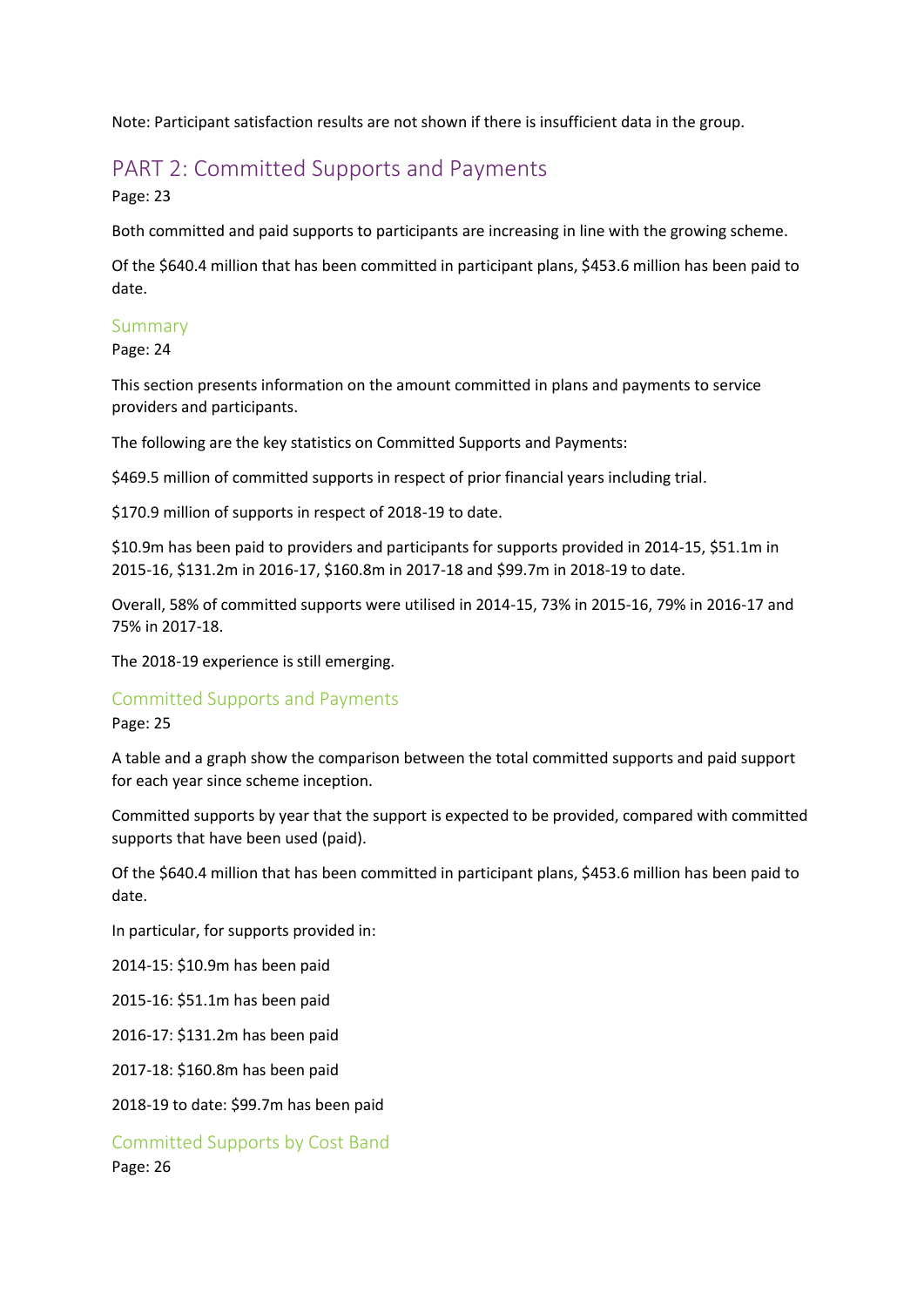Two charts (including and excluding SIL) show the comparison of the distribution of average annualised committed supports by cost band for the current and previous quarter.

As at 2018-19 Q2, the distribution of average annualised committed supports remained consistent with previous quarters. This is the case whether Supported Independent Living (SIL) supports are included or excluded in the figures.

## Committed Supports by Age Band

Page: 27

A graph shows the comparison between the average annualised committed supports by age band for the current and previous quarter.

The average annualised committed supports increase steeply up to age 25, and then reduce slightly at older ages.

Note: The age eligibility requirements for the NDIS are based on the age as at the access request date. Participants with their initial plan approved aged 65+ have turned 65 since their access request was received.

## Committed Supports by Disability Group

Page: 28

A graph shows the comparison between the average annualised committed supports by primary disability group for the current and previous quarter.

Participants with Acquired Brain Injury and Spinal Cord Injury have the highest average annualised committed supports.

Note: Average annualised committed supports are not shown if there are insufficient data in the group.

# Committed Supports by Level of Function

Page: 29

A graph shows the comparison between the average annualised committed supports by level of function for the current and previous quarter.

The average annualised committed supports generally increase for participants with lower levels of function.

Note 1: Average annualised committed supports are not shown if there are insufficient data in the group.

Note 2: High, medium and low function is relative within the NDIS population and not comparable to the general population.

# Utilisation of Committed Supports

Page: 30

A graph shows the comparison between the utilisation of committed supports by the year that the support was expected to be provided.

Utilisation of committed supports by year that the support was expected to be provided as at 30 September 2018, compared with 31 December 2018.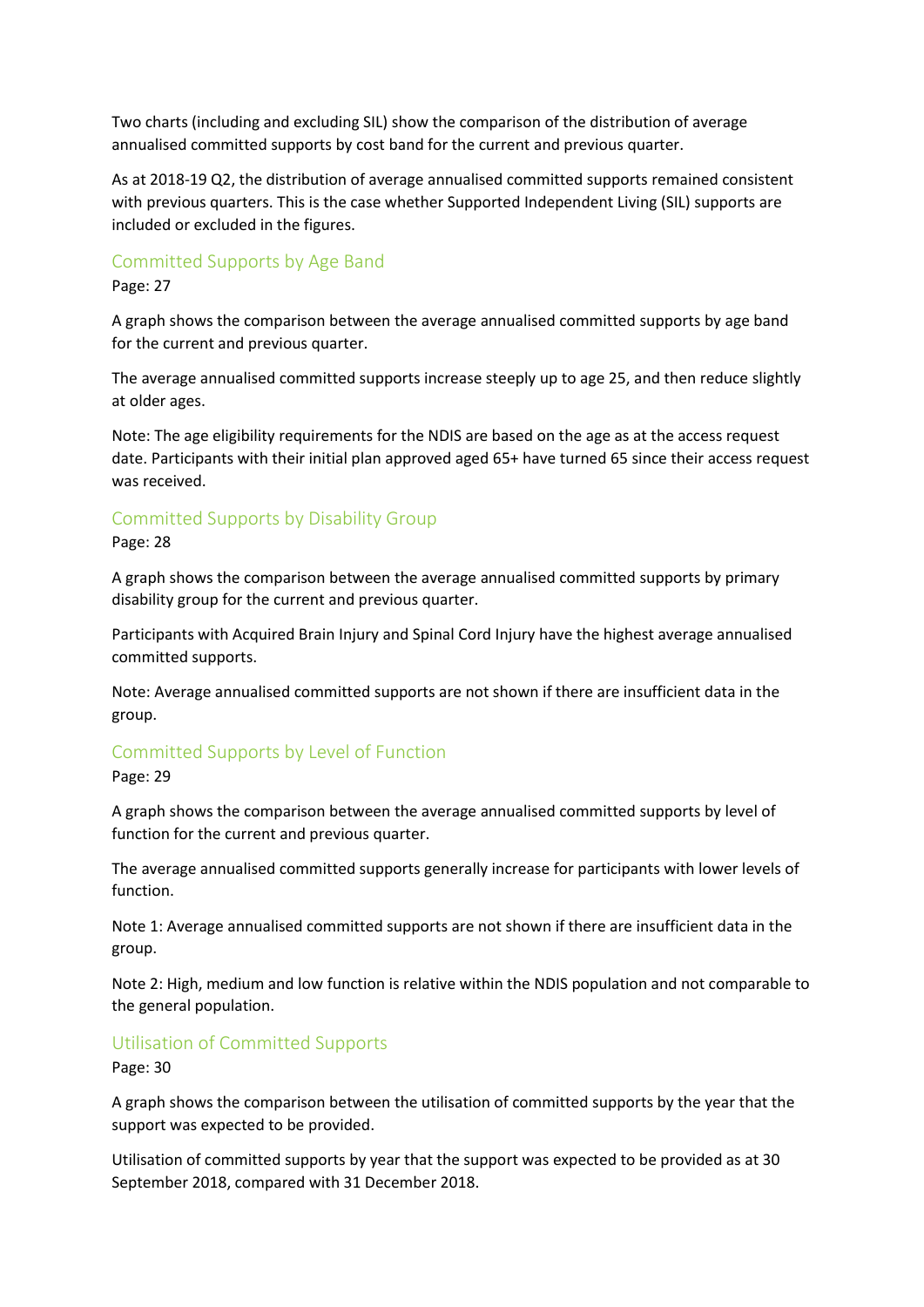As there is a lag between when support is provided and when it is paid, the utilisation in 2018-19 will increase.

Lower utilisation in 2016-17 and 2017-18 is predominantly driven by the large number of participants who received their first plan in these years. Participants utilise less of their first plan compared with their second and subsequent plans, as it takes time to familiarise with the NDIS and decide which supports to use.

The utilisation of committed supports in 2018-19 will increase further as there is a lag between when support is provided and when it is paid.

Note: The reduction in 2016-17 committed supports during the quarter was caused by a retrospective adjustment to a single plan.

# PART 3: Providers and Markets

Page: 31

There was a 1% increase in the number of providers during the quarter to 1,064.

37% of approved providers were active in Western Australia at 31 December 2018, and 63% were yet to have evidence of activity.

#### Summary

Page: 32

This section contains information on registered service providers and the market, with key provider and market indicators presented.

Provider registration

•To provide supports to NDIS participants, a service provider is required to register and be approved by the NDIA.

•Providers register with the NDIA by submitting a registration request, indicating the types of support (registration groups) they are accredited to provide.

How providers interact with participants

•NDIS participants have the flexibility to choose the providers who support them.

•Providers are paid for disability supports and services provided to the participants.

The following are the key statistics:

1,064 approved providers, 37% of which were active in Western Australia at 31 December 2018.

75-95% of payments made by the NDIA are received by 25% of providers.

20% of service providers are individuals/sole traders.

Assistance products for personal care and safety has the highest number of approved service providers, followed by therapeutic supports and personal mobility equipment.

#### Providers over time

Page: 33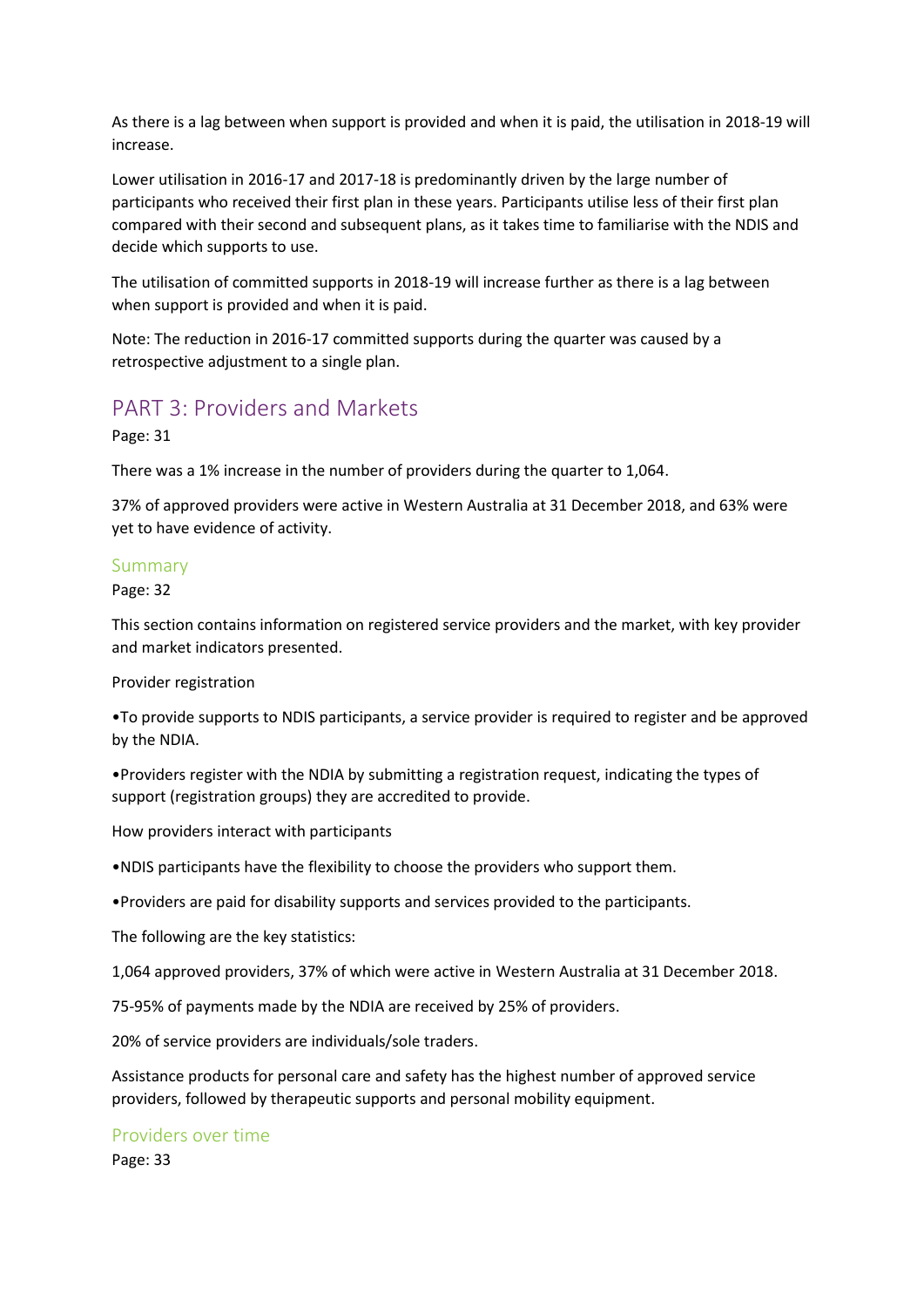A chart displays the cumulative number of approved service providers since June 2016 by the type of provider, individual/sole trader or company/organization.

As at 31 December 2018, there were 1,064 registered service providers, of which 211 were individual/sole trader operated businesses and 853 were companies or organisations.

The number of approved service providers increased from 1,053 to 1,064 in the quarter.

20% of approved service providers are individuals/sole traders.

1.57 average providers per participant.

## Proportion of Active Providers

Page: 34

The figure displays the proportion of active and not yet active providers.

Change in the activity status of providers.

As at 31 December 2018, 37% of providers were active and 63% were yet to have evidence of activity. Of all providers, 147 began delivering new supports in the quarter.

# Approved Registration groups

Page: 35

A chart displays the approved providers by the changes in registration group and percentage over the quarter.

The number of approved providers has been relatively stable for most registration groups over the quarter.

Assistance products for personal care and safety has the highest number of approved service providers and has seen no increase since the previous quarter.

The registration groups with the largest numbers of approved providers are:

- Assistance products for personal care and safety (309)
- Therapeutic Supports (257)
- Personal Mobility Equipment (235)
- Household Tasks (188)
- Assistance with travel/transport arrangements (185)

#### Active Registration groups

Page: 36

A chart displays the active providers by the changes in registration group and percentage over the quarter.

The number of active providers in each registration group has increased for some registration groups over the quarter.

The registration groups with the largest numbers of active providers grew during the quarter: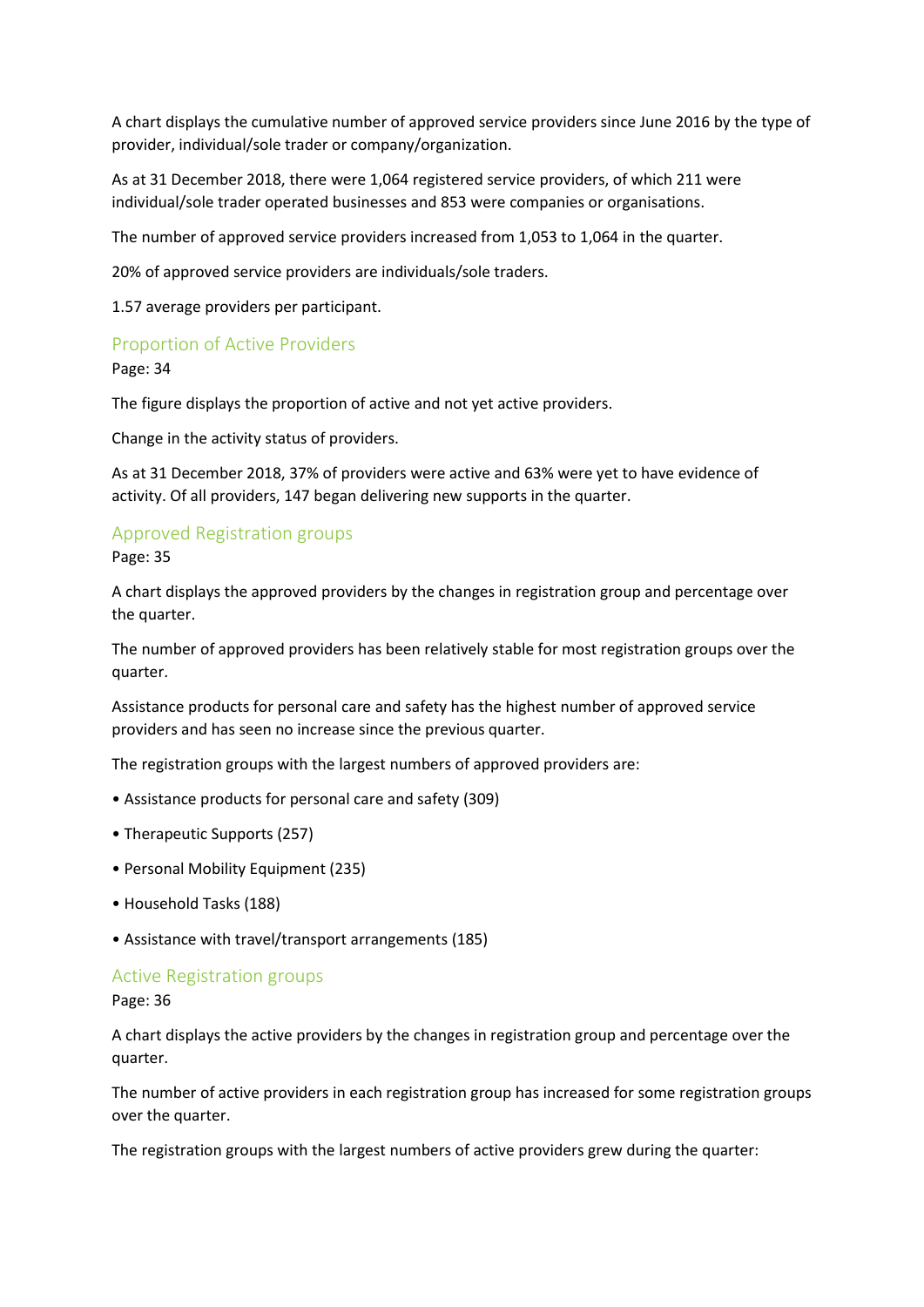- Therapeutic Supports: from 133 to 145 (9% increase)
- Assistance products for personal care and safety: from 91 to 98 (8% increase)
- Participation in community, social and civic activities: from 79 to 96 (22% increase)
- Daily Personal Activities: from 69 to 83 (20% increase)

• Assistance in coordinating or managing life stages, transitions and supports: from 62 to 74 (19% increase)

# Market share of top providers

Page: 37

An object displays the market share of the top 25% of providers by registration group.

25% of service providers received 75-95% of the dollars paid for major registration groups.

The following are the key statistics for the market share of the top 25% of providers by registration category:

84% Daily personal activities

80% Early intervention supports for early childhood

76% Participation in community, social and civic activities

93% Therapeutic supports

79% Assistance with daily life tasks in a group or shared living arrangement

# PART 4: Information, Linkages and Capacity Building

Page: 38

Information, Linkages and Capacity Building was covered in the national version of the COAG Quarterly Performance Report.

# PART 5: Mainstream Interface

#### Page: 39

The proportion of participants entering in the current quarter and accessing mainstream services is lower compared to prior quarters.

## Mainstream Interface

Page: 40

An object displays the comparison of the percentage of participants accessing mainstream supports. The object compares the current quarter against all prior quarters (transition only).

90% of active participants with a plan approved in 2018-19 Q2 access mainstream services, a decrease from prior quarters. Participants are accessing mainstream services predominantly for health and wellbeing, lifelong learning and daily activities.

The following are the key statistics: